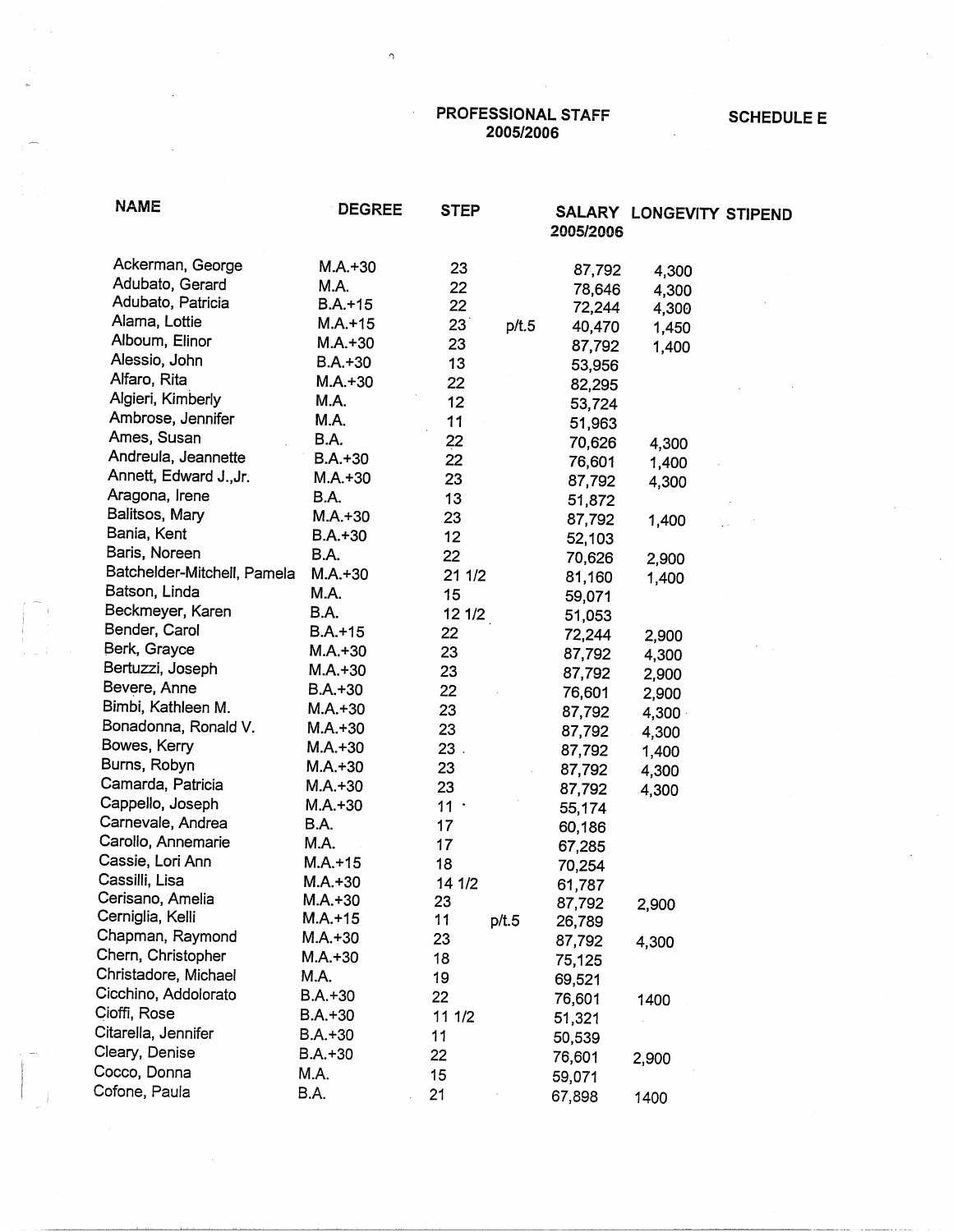| <b>NAME</b>            | <b>DEGREE</b> | <b>STEP</b>   |        | SALARY LONGEVITY STIPEND |       |
|------------------------|---------------|---------------|--------|--------------------------|-------|
| Cohn, Jeri             | $M.A.+30$     | 23            | 87,792 | 4,300                    |       |
| Comune, Kathryn        | $M.A.+30$     | 23            | 87,792 | 4,300                    |       |
| Conry, Pamela          | $M.A. + 15$   | 22            | 80,939 | 4,300                    |       |
| Contreras, Dolores     | M.A.          | 10            | 50,277 |                          |       |
| Crisson, Christine     | B.A.          | 22            | 70,626 | 1,400                    |       |
| Cristantiello, Michele | $M.A. + 15$   | 22            | 80,939 | 1,400                    |       |
| Crowe, Nicole          | B.A.          | 10            | 47,024 |                          |       |
| Cullari, Carla         | B.A.          | 11            | 48,593 |                          |       |
| Cullity, Kathleen      | $M.A.+30$     | 22            | 82,295 | 1400                     |       |
| Cummings, James        | $M.A.+30$     | 23            | 87,792 | 4,300                    |       |
| Cundari, Michael       | $B.A. + 15$   | 12            | 51,428 |                          |       |
| Cunningham, Joyce      | B.A.+15       | 12 1/2        | 52,268 |                          |       |
| Daly, Rachel           | $M.A.+30$     | 23            | 87,792 | 1,400                    |       |
| D'Angio, Elizabeth     | $B.A.+30$     | 13            | 53,956 |                          |       |
| DeBonis, Cynthia       | $M.A.+30$     | 23            | 87,792 | 4,300                    |       |
| DeFilippis, Lillian    | $M.A.+30$     | 21            | 80,025 | 1,400                    |       |
| DeLorenzo, Lenore      | B.A.          | 10            | 47,024 |                          |       |
| DiGiovine, Donald A.   | Doctorate     | 23            | 90,522 | 4,300                    | 1,940 |
| Divilio, Jill          | $B.A.+30$     | 16            | 61,129 |                          |       |
| Dorfman, Gloria        | $M.A.+30$     | 14            | 60,836 |                          |       |
| Dougherty, Margaret    | $M.A.+15$     | 22            | 80,939 | 4,300                    |       |
| Douglas, Loretta       | $M.A.+30$     | 23            | 87,792 | 4,300                    |       |
| Dow, Marita            | $M.A.+30$     | 22            | 87,792 | 2,900                    |       |
| Doyle-Marino, Helen    | $M.A.+30$     | 14            | 60,836 |                          |       |
| Egan, Tracy            | M.A.          | 11            | 51,963 |                          |       |
| Ellis, Donna           | $B.A. + 15$   | 21 1/2 p/t .5 | 35,434 |                          |       |
| Falco, Nancy           | B.A.          | 11            | 48,593 |                          |       |
| Farkas, William L.     | $M.A. + 30$   | 23            | 87,792 | 4,300                    |       |
| Ferraro, Danielle      | $B.A. + 15$   | 14            | 54,828 |                          |       |
| Ferraro, Michelle      | $B.A.+15$     | 12            | 51,428 |                          |       |
| Ferriol, Kenneth       | $B.A.+15$     | 15            | 56,538 |                          |       |
| Fisher, Linda          | M.A.          | 22            | 78,646 | 2,900                    |       |
| Flannery, Katherine    | $B.A.+15$     | 17            | 61,627 |                          |       |
| Foglio, Nancy          | $M.A.+15$     | 18            | 70,254 | 1,400                    |       |
| Franks, Katherine      | $M.A.+30$     | 23            | 87,792 | 4,300                    |       |
| Freedman, Jill         | M.A.          | 14            | 57,284 |                          |       |
| Fuccello, Margaret     | M.A.          | 22            | 78,646 | 1,400                    |       |
| Furnari, Susan         | Doctorate     | 23            | 90,522 | 1,400                    | 150   |
| Gambaro, Jainine       | $M.A. + 15$   | 22            | 80,939 | 1,400                    |       |
| Gargiulo, Thomas       | M.A.          | 21            | 73,204 | 1,400                    |       |
| Gesumaria, Susan       | B.A.          | 16            | 58,756 |                          |       |
| Giangeruso, Laura      | $M.A. + 15$   | 15            | 60,913 |                          |       |
| Goldberg, Dawn         | B.A.          | 13            | 51,872 |                          |       |
| Grant, Thomas          | B.A.          | 15            | 55,217 |                          |       |
| Griffin, Patricia      | $M.A.+30$     | 23            | 87,792 | 4,300                    |       |
| Griwert, Jolinda       | B.A.          | 18            | 61,617 |                          |       |
| Gurney, Carol A.       | $M.A.+30$     | 23            | 87,792 | 4,300                    |       |
| Hagert, Suzanne        | M.A.          | 22            | 78,646 | 4,300                    |       |
| Harbison, Robert       | B.A.          | 12            | 50,233 |                          |       |
| Hardin, Judith Anne    | $M.A.+30$     | 23            | 87,792 | 4,300                    |       |
|                        |               |               |        |                          |       |

 $\mathcal{L}(\mathcal{L})$  and  $\mathcal{L}(\mathcal{L})$  are the set of the set of the set of the set of the set of  $\mathcal{L}(\mathcal{L})$ 

 $\label{eq:2.1} \frac{1}{\sqrt{2}}\int_{\mathbb{R}^3}\frac{1}{\sqrt{2}}\left(\frac{1}{\sqrt{2}}\right)^2\frac{1}{\sqrt{2}}\left(\frac{1}{\sqrt{2}}\right)^2\frac{1}{\sqrt{2}}\left(\frac{1}{\sqrt{2}}\right)^2.$ 

 $\frac{1}{2}$ 

 $\label{eq:2} \begin{array}{c} \mathcal{F}_{\mathcal{G}} \\ \mathcal{F}_{\mathcal{G}} \\ \mathcal{F}_{\mathcal{G}} \end{array}$ 

 $\label{eq:2} \mathcal{A} = \frac{1}{2} \sum_{i=1}^n \frac{1}{2} \sum_{j=1}^n \frac{1}{2} \sum_{j=1}^n \frac{1}{2} \sum_{j=1}^n \frac{1}{2} \sum_{j=1}^n \frac{1}{2} \sum_{j=1}^n \frac{1}{2} \sum_{j=1}^n \frac{1}{2} \sum_{j=1}^n \frac{1}{2} \sum_{j=1}^n \frac{1}{2} \sum_{j=1}^n \frac{1}{2} \sum_{j=1}^n \frac{1}{2} \sum_{j=1}^n \frac{1}{2} \sum_{j=1}$ 

 $\mathcal{F}(\mathcal{L}_\text{max})$  .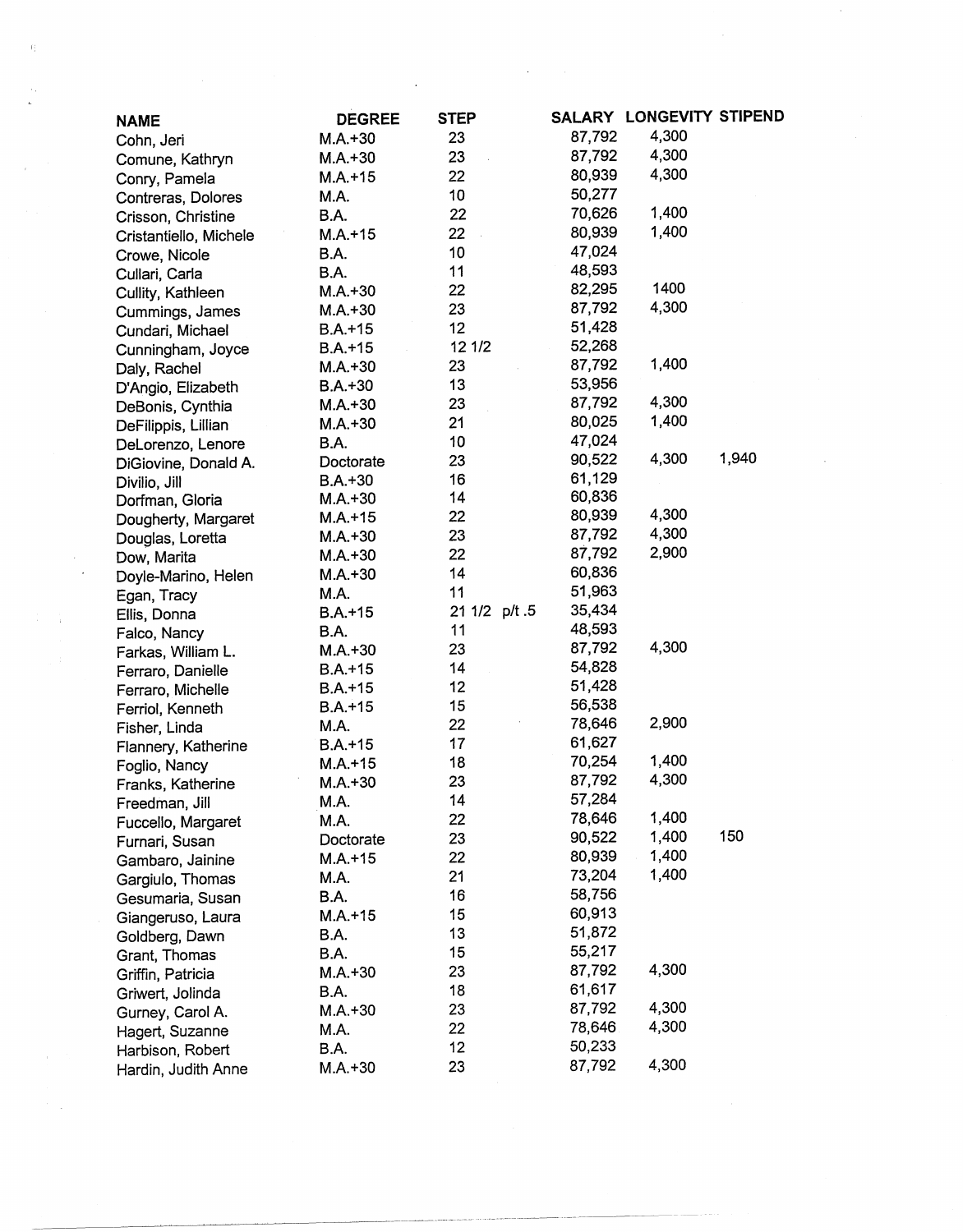| <b>NAME</b>                       | <b>DEGREE</b> | <b>STEP</b> |       |        | SALARY LONGEVITY STIPEND |  |
|-----------------------------------|---------------|-------------|-------|--------|--------------------------|--|
| Healy, Joyce                      | M.A.          | 22          |       | 78,646 | 4,300                    |  |
| Hecht, Jenifer                    | B.A.          | 10          |       | 47,024 |                          |  |
| Hill, Hillary                     | $M.A.+30$     | 23          |       | 87,792 | 4,300                    |  |
| Holland, Doreen                   | B.A.          | 18 1/2      |       | 62,567 |                          |  |
| Holly, Sheryl                     | B.A.          | 12          |       | 50,233 |                          |  |
| Hrubash, Theresa                  | B.A.          | 17 1/2      |       | 60,902 |                          |  |
| Hungler, Hannah                   | $B.A.+15$     | 16          |       | 60,166 |                          |  |
| Hutcheson, Donna                  | $M.A.+30$     | 23          |       | 87,792 | 2,900                    |  |
| Isabella, Patricia                | $B.A.+30$     | 14          |       | 55,703 |                          |  |
| Jinks, Lawrence                   | $M.A.+30$     | 23          |       | 87,792 | 4,300                    |  |
| Kahn, Gail                        | $M.A.+30$     | 23          |       | 87,792 | 2,900                    |  |
| Kasner, Paula                     | $M.A.+30$     | 23          |       | 87,792 | 4,300                    |  |
| Keating, Patricia                 | $M.A.+30$     | 18          |       | 75,125 | 1,400                    |  |
| Kelly, James                      | B.A.          | 22          |       | 70,626 |                          |  |
| Klem, Rachel                      | $B.A.+30$     | 10          |       | 48,901 |                          |  |
| King, Walter                      | $B.A.+30$     | 12          |       | 52,103 |                          |  |
| Koci, Adele K.                    | B.A.          | 22          |       | 70,626 | 4,300                    |  |
| Kocum, Paul                       | $B.A.+30$     | 22          |       | 76,601 | 4,300                    |  |
| Koegel, Richard                   | $M.A.+30$     | 23          |       | 87,792 | 2,900                    |  |
| Konn, Mari                        | $M.A.+30$     | 23          |       | 87,792 | 4,300                    |  |
| Koribanick, Kathryn               | B.A.          | 14          |       | 53,551 |                          |  |
| Koukoularis, Eleni                | M.A.          | 12          |       | 53,724 |                          |  |
| Kowalski, Anne Marie              | $M.A.+30$     | 23          |       | 87,792 | 2,900                    |  |
|                                   | B.A.          | 13          |       | 51,872 |                          |  |
| Kozyra, Cheryl<br>LaPierre, Diane | M.A.          | 16 1/2      |       | 65,077 |                          |  |
| Larcara, Sharon                   | $M.A.+30$     | 23          |       | 87,792 | 2,900                    |  |
| Latka, Vicki                      | M.A.          | 22          |       | 78,646 | 2,900                    |  |
| Laudadio, Anne D.                 | $B.A.+30$     | 22          |       | 76,601 | 2,900                    |  |
| Lazur, Maureen                    | $M.A.+30$     | 19          |       | 76,715 |                          |  |
| Lee, Paula                        | M.A.          | 22          |       | 78,646 | 2,900                    |  |
| Libert, Frank                     | $M.A.+30$     | 23          |       | 87,792 | 1,400                    |  |
| Licameli, Lesslie                 | B.A.          | 12          |       | 50,233 |                          |  |
| Lightfoot, Joan                   | B.A.          | 21          |       | 67,898 | 1,400                    |  |
| Linfante, Andrew                  | $M.A.+15$     | 17          |       | 69,352 |                          |  |
| Love, Laura                       | $M.A.+30$     | 18          |       | 75,125 |                          |  |
| Lynch, Cynthia                    | B.A.          | 11          | p/t.5 | 24,297 |                          |  |
| MacMillan, Laura-anne             | $B.A.+15$     | 18          |       | 63,088 |                          |  |
| Magin, Sally                      | $M.A.+30$     | 23          |       | 87,792 | 2,900                    |  |
| Manganiello, Louis                | $B.A.+15$     | 11          |       | 49,745 |                          |  |
| Maniscalco, Lisa                  | M.A.          | 22          |       | 78,646 | 1,400                    |  |
| Marcantonio, Marianne             | B.A.          | 18 1/2      |       | 62,567 |                          |  |
| Marchese, Debra                   | B.A.          | 10          |       | 47,024 |                          |  |
| Margulies, Jerilyn                | $M.A.+30$     | 23          |       | 87,792 | 4,300                    |  |
| Martin, Leann                     | M.A.          | 12          |       | 53,724 |                          |  |
| Martin, Valerie                   | $B.A.+15$     | 18          |       | 63,088 |                          |  |
| Masino, Gina Marie                | M.A.          | 11          |       | 51,963 |                          |  |
| Masullo, Beverly                  | $M.A.+30$     | 23          |       | 87,792 | 2,900                    |  |
| Mauro, Elaine                     | $M.A.+15$     | 20          |       | 73,394 | 1,400                    |  |
| Mauro, James                      | $M.A.+30$     | 23          |       | 87,792 | 4,300                    |  |
|                                   | M.A.          | 13          |       | 55,483 |                          |  |
| McAloon, Jacqueline               |               |             |       |        |                          |  |

 $\label{eq:2.1} \frac{1}{\sqrt{2}}\int_{\mathbb{R}^3}\frac{1}{\sqrt{2}}\left(\frac{1}{\sqrt{2}}\right)^2\frac{1}{\sqrt{2}}\left(\frac{1}{\sqrt{2}}\right)^2\frac{1}{\sqrt{2}}\left(\frac{1}{\sqrt{2}}\right)^2\frac{1}{\sqrt{2}}\left(\frac{1}{\sqrt{2}}\right)^2.$ 

 $\sim 300$ 

 $\begin{aligned} \mathfrak{H}^{(0)}_{\mathcal{F}_{\mathcal{F}_{\mathcal{F}}}}(\cdot) \end{aligned}$ 

 $\begin{array}{c} 1 \\ 1 \\ 2 \\ 3 \end{array}$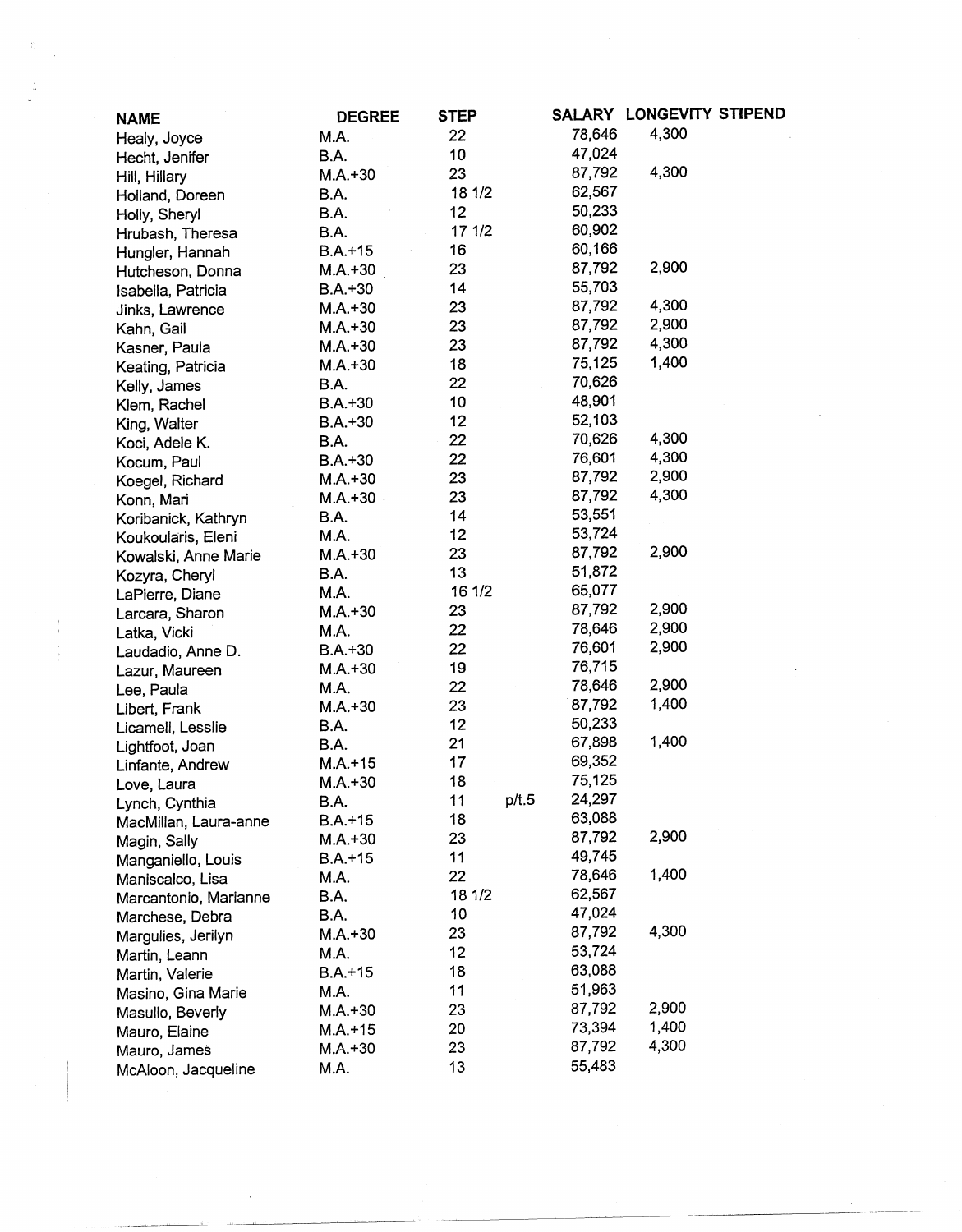| <b>NAME</b>          | <b>DEGREE</b> | <b>STEP</b>     |        | SALARY LONGEVITY STIPEND |     |
|----------------------|---------------|-----------------|--------|--------------------------|-----|
| McCormick Tracy      | $M.A. + 15$   | 13 1/2<br>p/t.5 | 29,070 |                          |     |
| McCrohan, Thomas     | $B.A. + 30$   | 22              | 76,601 | 4,300                    |     |
| McDonald, Anita      | $B.A.+30$     | 22              | 76,601 | 4,300                    |     |
| McDonnell, Linda     | M.A.          | 11 <sup>1</sup> | 51,963 |                          |     |
| McGovern, Heather    | M.A.          | 14              | 57,284 |                          |     |
| McKenzie, Marcy      | $M.A.+30$     | 19              | 76,715 | 2,900                    |     |
| McPartland, Dennis   | $M.A.+30$     | 14              | 60,836 |                          |     |
| Melnyk, Anna         | $M.A.+30$     | 23              | 87,792 | 4,300                    |     |
| Menza, Claire        | <b>B.A.</b>   | 19              | 63,517 |                          |     |
| Meyers, Florence     | $B.A.+15$     | 22              | 72,244 | 4,300                    |     |
| Milunaitis, Lorraine | $M.A.+30$     | 23              | 87,792 | 4,300                    |     |
| Misner, Sarah        | M.A.          | 10 1/2          | 51,120 |                          |     |
| Monterosa, Heather   | $M.A.+15$     | 12              | 55,392 |                          |     |
| Moscaritola, Linda   | $B.A.+30$     | 22              | 76,601 |                          |     |
| Mosior, Lynn         | B.A.          | 11              | 48,593 |                          |     |
| Mullane, Ann Mary    | $M.A.+30$     | 18              | 75,125 |                          |     |
| Muniz-Bermo, Maria   | M.A.          | 12              | 53,724 |                          |     |
| Napoli, Ellen        | $M.A.+30$     | 17              | 70,559 |                          |     |
| Nardiello, Arlene    | $B.A.+30$     | 22              | 76,601 | 4,300                    |     |
| Neilley, Jeanne V.   | $M.A.+30$     | 23              | 87,792 | 4,300                    |     |
| Neri, Susan          | $M.A.+15$     | 20              | 73,394 |                          |     |
| Noonan, Richard      | M.A.          | 20              | 71,210 |                          |     |
| O'Brien, Marietta    | $M.A.+30$     | 23              | 87,792 | 2,900                    |     |
| Ohlson, Carl         | $M.A.+30$     | 23              | 87,792 | 4,300                    |     |
| Ohtaka, Keiko        | $M.A.+30$     | 23              | 87,792 | 4,300                    | 300 |
| Olivo, Rebecca       | $M.A.+30$     | 18              | 75,125 |                          |     |
| O'Mara, Eileen       | B.A.          | 18              | 61,617 |                          |     |
| Orenstein, Arlene    | $M.A.+30$     | 19              | 76,715 |                          |     |
| Osieja, Christina    | $B.A.+30$     | 22              | 76,601 |                          |     |
| Pace, Michael        | B.A.          | 22              | 70,626 | 4,300                    |     |
| Pagana, Mary         | $M.A.+30$     | 22              | 82,295 | 1400                     |     |
| Palestina, Lisa      | <b>B.A.</b>   | 10              | 47,024 |                          |     |
| Pandolfi, Becky      | $M.A.+30$     | 23              | 87,792 | 1,400                    | 150 |
| Papaleo, Maria       | $M.A.+30$     | 20              | 78,305 |                          |     |
| Parigi, Debra        | $B.A.+30$     | 19              | 67,633 |                          |     |
| Parigi, Stephen      | $M.A.+30$     | 23              | 87,792 | 4,300                    | 150 |
| Paschal, Bernice     | $M.A.+30$     | 23              | 87,792 | 2,900                    |     |
| Perrone, Carol       | $B.A.+30$     | 21              | 72,663 |                          |     |
| Perrotta, Mary Anne  | $M.A.+30$     | 23              | 87,792 | 4,300                    |     |
| Pontrella, Mary      | B.A.          | 11              | 48,593 |                          |     |
| Powell, Robyn        | $M.A.+30$     | 18              | 75,125 |                          |     |
| Presuto, Robert      | $M.A.+30$     | 13              | 58,919 |                          |     |
| Puzio, Eric          | B.A.          | 11              | 48,593 |                          |     |
| Rasczyk, Judith      | $B.A. + 15$   | 13              | 53,107 |                          |     |
| Reed, Sharon         | $M.A.+30$     | 23              | 87,792 | 2,900                    |     |
| Reilly, Gail         | $M.A.+30$     | 23              | 87,792 | 2,900                    |     |
| Reilly, Virginia     | B.A.          | 15              | 55,217 |                          |     |
| Restel, Lorraine     | $M.A.+30$     | 23              | 87,792 | 2,900                    |     |
| Retz, Andrew         | $M.A.+30$     | 23              | 87,792 | 4,300                    |     |
| Rhein, Monica        | B.A.+15       | 22              | 72,244 | 1,400                    |     |

 $\label{eq:2.1} \frac{1}{\sqrt{2\pi}}\sum_{i=1}^n\frac{1}{\sqrt{2\pi}}\sum_{i=1}^n\frac{1}{\sqrt{2\pi}}\sum_{i=1}^n\frac{1}{\sqrt{2\pi}}\sum_{i=1}^n\frac{1}{\sqrt{2\pi}}\sum_{i=1}^n\frac{1}{\sqrt{2\pi}}\sum_{i=1}^n\frac{1}{\sqrt{2\pi}}\sum_{i=1}^n\frac{1}{\sqrt{2\pi}}\sum_{i=1}^n\frac{1}{\sqrt{2\pi}}\sum_{i=1}^n\frac{1}{\sqrt{2\pi}}\sum_{i=1}^n\$ 

 $\label{eq:2} \frac{1}{\sqrt{2}}\sum_{i=1}^n\frac{1}{\sqrt{2}}\sum_{i=1}^n\frac{1}{\sqrt{2}}\sum_{i=1}^n\frac{1}{\sqrt{2}}\sum_{i=1}^n\frac{1}{\sqrt{2}}\sum_{i=1}^n\frac{1}{\sqrt{2}}\sum_{i=1}^n\frac{1}{\sqrt{2}}\sum_{i=1}^n\frac{1}{\sqrt{2}}\sum_{i=1}^n\frac{1}{\sqrt{2}}\sum_{i=1}^n\frac{1}{\sqrt{2}}\sum_{i=1}^n\frac{1}{\sqrt{2}}\sum_{i=1}^n\frac{1$ 

 $\tilde{c}$ 

 $\label{eq:2.1} \frac{1}{2}\sum_{\substack{\alpha\in\mathbb{Z}^d\\ \alpha\in\mathbb{Z}^d}}\left|\frac{\partial}{\partial\alpha}\left(\frac{\partial}{\partial\alpha}\right)^{\alpha}\right|_{\alpha=0}=\sum_{\substack{\alpha\in\mathbb{Z}^d\\ \alpha\in\mathbb{Z}^d}}\left|\frac{\partial}{\partial\alpha}\left(\frac{\partial}{\partial\alpha}\right)^{\alpha}\right|_{\alpha=0}=\sum_{\substack{\alpha\in\mathbb{Z}^d\\ \alpha\in\mathbb{Z}^d}}\left|\frac{\partial}{\partial\alpha}\left(\frac{\partial}{\partial\alpha}\right)^{\alpha}\right|_{\alpha=0}=\$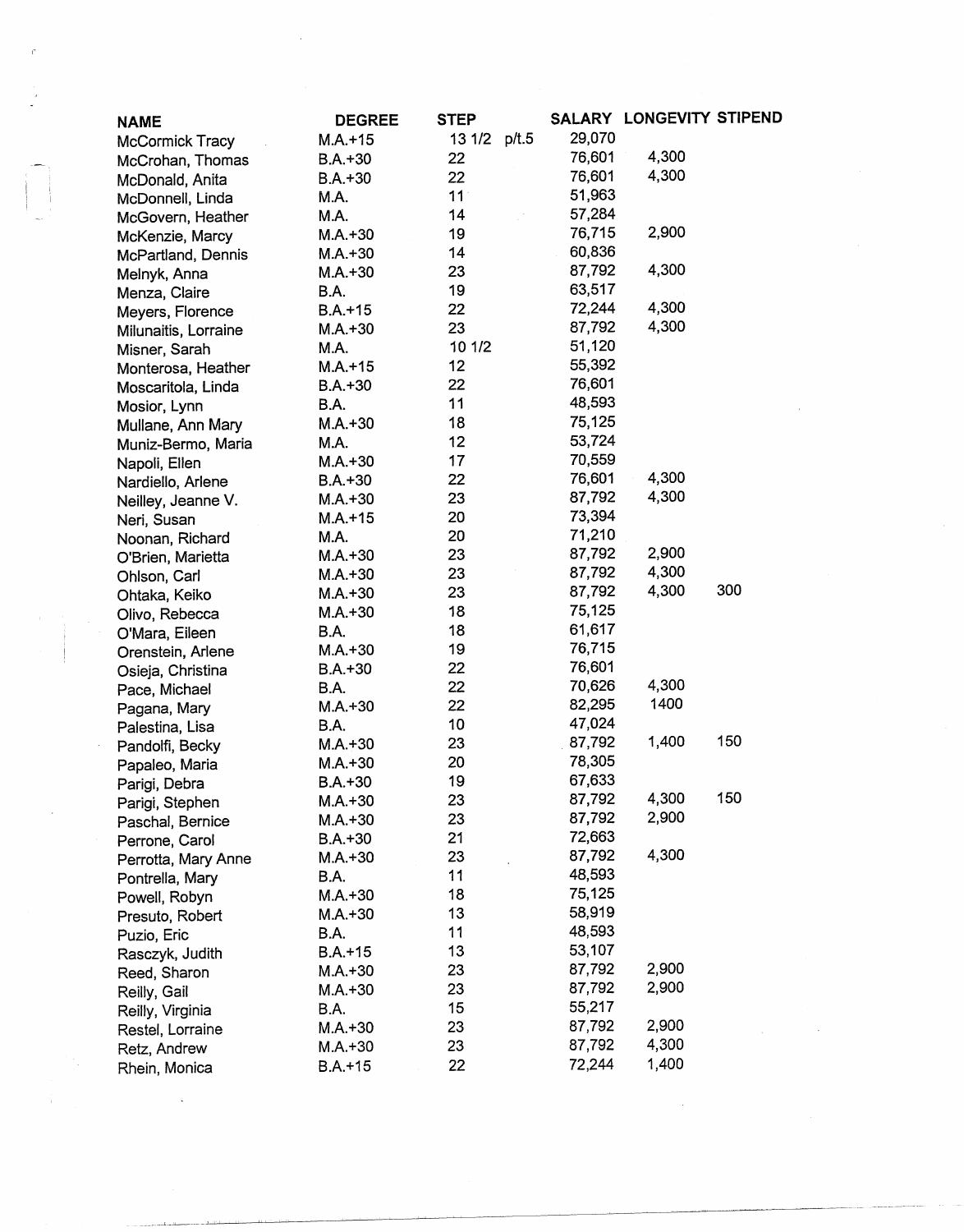| <b>NAME</b>           | <b>DEGREE</b> | <b>STEP</b>   |        |        | SALARY LONGEVITY STIPEND |     |
|-----------------------|---------------|---------------|--------|--------|--------------------------|-----|
| Rizzi, Michele        | B.A.          | 10 1/2        |        | 47,809 |                          |     |
| Rizzuto, Rosann       | $M.A.+15$     | 13            |        | 57,209 |                          |     |
| Roberts, Moira        | $M.A.+30$     | 16            |        | 67,093 |                          |     |
| Romaglia, Sharon      | $M.A.+30$     | 23            |        | 87,792 | 4,300                    |     |
|                       | $M.A. + 15$   | 12            |        | 55,392 |                          |     |
| Rosati, Christopher   | $B.A.+30$     | 12            |        | 52,103 |                          |     |
| Rossi, Alisa          | M.A.          | 14            |        | 57,284 |                          |     |
| Rossi, Lisa           | $M.A.+30$     | 10            |        | 53,372 |                          |     |
| Rossillo, Cheryl      | <b>B.A.</b>   | 11            |        | 48,593 |                          |     |
| Rubinstein, Lorraine  | $M.A.+30$     | 22            |        | 82,295 |                          |     |
| Rucinski, Peggy       | <b>B.A.</b>   | 13            |        | 51,872 |                          |     |
| Ryan, Gerald          |               | 23            |        | 87,792 | 4,300                    |     |
| Ryder, Sally Ann      | $M.A.+30$     | 11 1/2        |        | 52,844 |                          |     |
| Saitta, Donna         | M.A.          | 23            |        | 87,792 | 1,400                    |     |
| SanFillipo, Richard   | $M.A.+30$     | 23            |        | 87,792 | 4,300                    |     |
| SanGiovanni, Louis R. | $M.A.+30$     |               |        | 27,192 |                          |     |
| Santoriello, Rosa     | B.A.          | 14 1/2 p/t .5 |        | 57,209 |                          |     |
| Sarubbi, Jill         | $M.A.+15$     | 13            |        |        | 4,300                    |     |
| Sasso, Dennis         | $B.A.+30$     | 22            |        | 76,601 |                          |     |
| Sautter, Valerie      | $B.A.+30$     | 22            |        | 76,601 |                          |     |
| Scerbo, Susan R.      | $M.A.+30$     | 23            |        | 87,792 | 4,300                    |     |
| Schoem, Janice        | $M.A.+30$     | 21            |        | 80,025 |                          |     |
| Schop, Deborah        | $B.A.+30$     | 22            |        | 76,601 | 2,900                    |     |
| Schwarz, John R.      | $M.A. + 30$   | 23            |        | 87,792 | 4,300                    |     |
| Siculietano, Phillip  | M.A.          | 16            |        | 62,868 |                          |     |
| Simmons, Mary-Frances | $M.A.+30$     | 23            |        | 87,792 | 2,900                    |     |
| Sloan, Patricia       | B.A.          | 22            |        | 70,626 | 4,300                    |     |
| Smyth, Kevin          | M.A.          | 16            |        | 62,868 |                          |     |
| Sorensen, David       | M.A.          | 12            |        | 53,724 |                          |     |
| Stepansky, Deane      | $M.A.+30$     | 16            |        | 67,093 |                          |     |
| Stoffers, Michael     | M.A.          | 12            |        | 53,724 |                          |     |
| Stolfi, Elizabeth     | $M.A.+30$     | 23            |        | 87,792 | 4,300                    |     |
| Story, Judith         | $M.A. + 30$   | 23            |        | 87,792 | .4,300                   |     |
| Struble, Pamela       | B.A.          | 12            |        | 50,233 |                          |     |
| Strus, Theresa        | B.A.          | 15            |        | 55,217 |                          |     |
| Strumolo, Maria       | M.A.          | 12            |        | 53,724 |                          |     |
| Suter, Olga           | B.A.          | 18            |        | 61,617 | 1,400                    |     |
| Syme, Michele         | $M.A. + 30$   | 20            |        | 78,305 |                          |     |
| Szura, Nancy          | $M.A. + 30$   | 23            |        | 87,792 | 4,300                    |     |
| Tagliareni, Joseph    | $M.A.+30$     | 20            |        | 78,305 |                          |     |
| Testa, Marilyn        | B.A.          | 18            |        | 61,617 |                          |     |
| Tibaldo, Joanne       | <b>B.A.</b>   | 10            |        | 47,024 |                          |     |
| Topolski, Robert A.   | Doctorate     | 23            |        | 90,522 | 4,300                    | 150 |
| Torjussen, Kristine   | $B.A.+15$     | 11            |        | 49,745 |                          |     |
| Trainor, Patricia     | M.A.          | 22            | p/t .5 | 39,323 | 700                      |     |
| Tuorto, Lawrence      | $M.A.+30$     | 20            |        | 78,305 | 1,400                    |     |
| Turro, Bethany Anne   | M.A.          | 11            |        | 51,963 |                          |     |
| Venezia, Lisa         | $B.A.+15$     | 12            |        | 51,428 |                          |     |
| Viteritto, Michael    | M.A.+15       | 15            |        | 60,913 |                          |     |
| Vivinetto, Rosemary   | $M.A.+30$     | 23            |        | 87,792 | 4,300                    |     |
| Vlasakakis, Niki      | $M.A.+30$     | 20            |        | 78,305 |                          |     |

 $\sim$   $\sim$ 

 $\frac{1}{2} \frac{1}{2} \frac{1}{2}$ 

 $\frac{1}{2}$ 

 $\mathcal{A}^{\mathcal{A}}$ 

 $\sim$   $\sim$